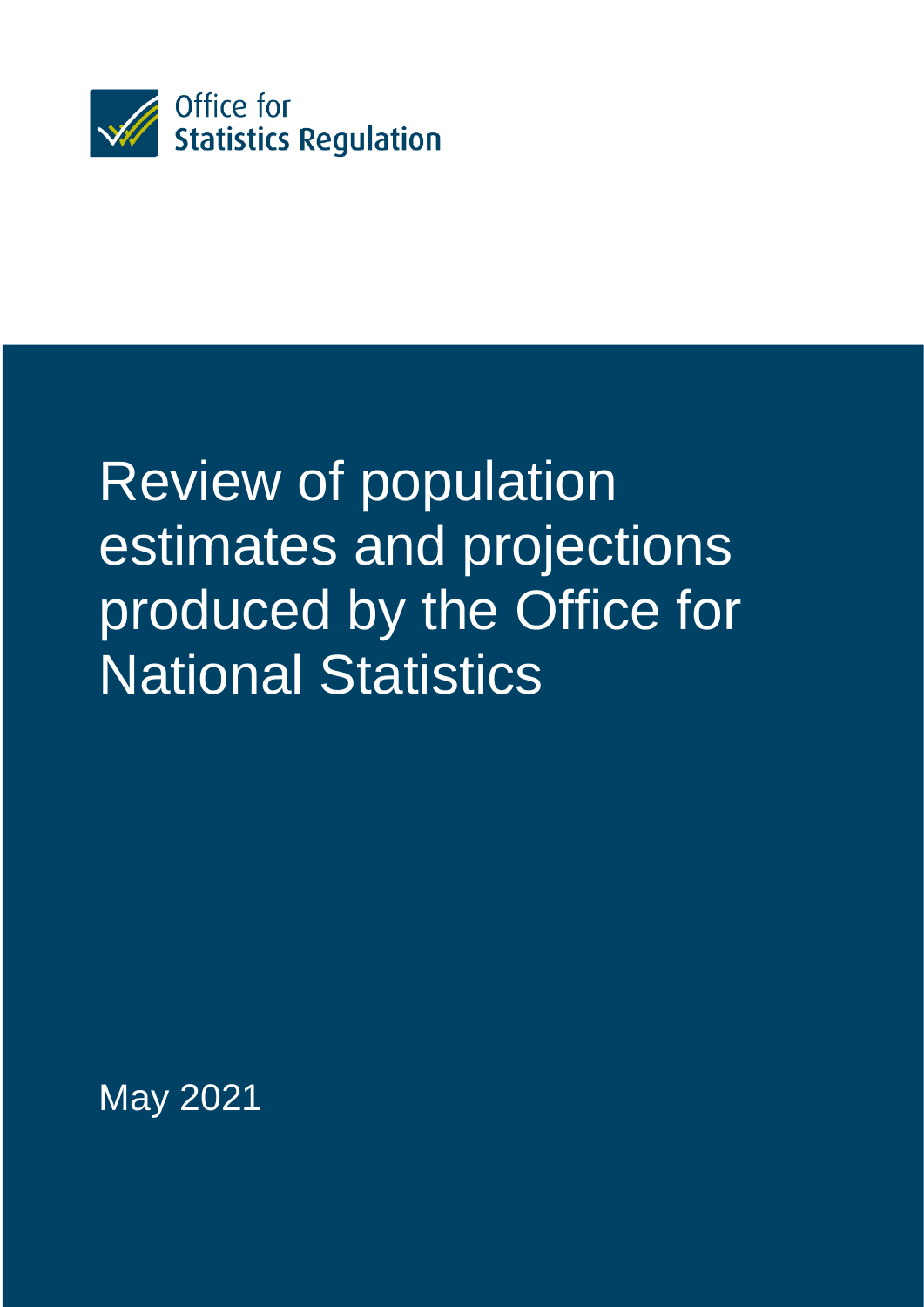# **Contents**

The role of the Office for Statistics Regulation

| Foreword                   | 4              |
|----------------------------|----------------|
| <b>Executive summary</b>   | 5              |
| Introduction               | $\overline{7}$ |
| Scope of this review       | $\overline{7}$ |
| The statistics             | 7              |
| <b>Wider Context</b>       | 8              |
| What we found              | 9              |
| Quality                    | 9              |
| Value                      | 16             |
| <b>Trustworthiness</b>     | 18             |
| Summary of recommendations | 19             |
| Next steps                 | 21             |
| Annex A - User engagement  | 22             |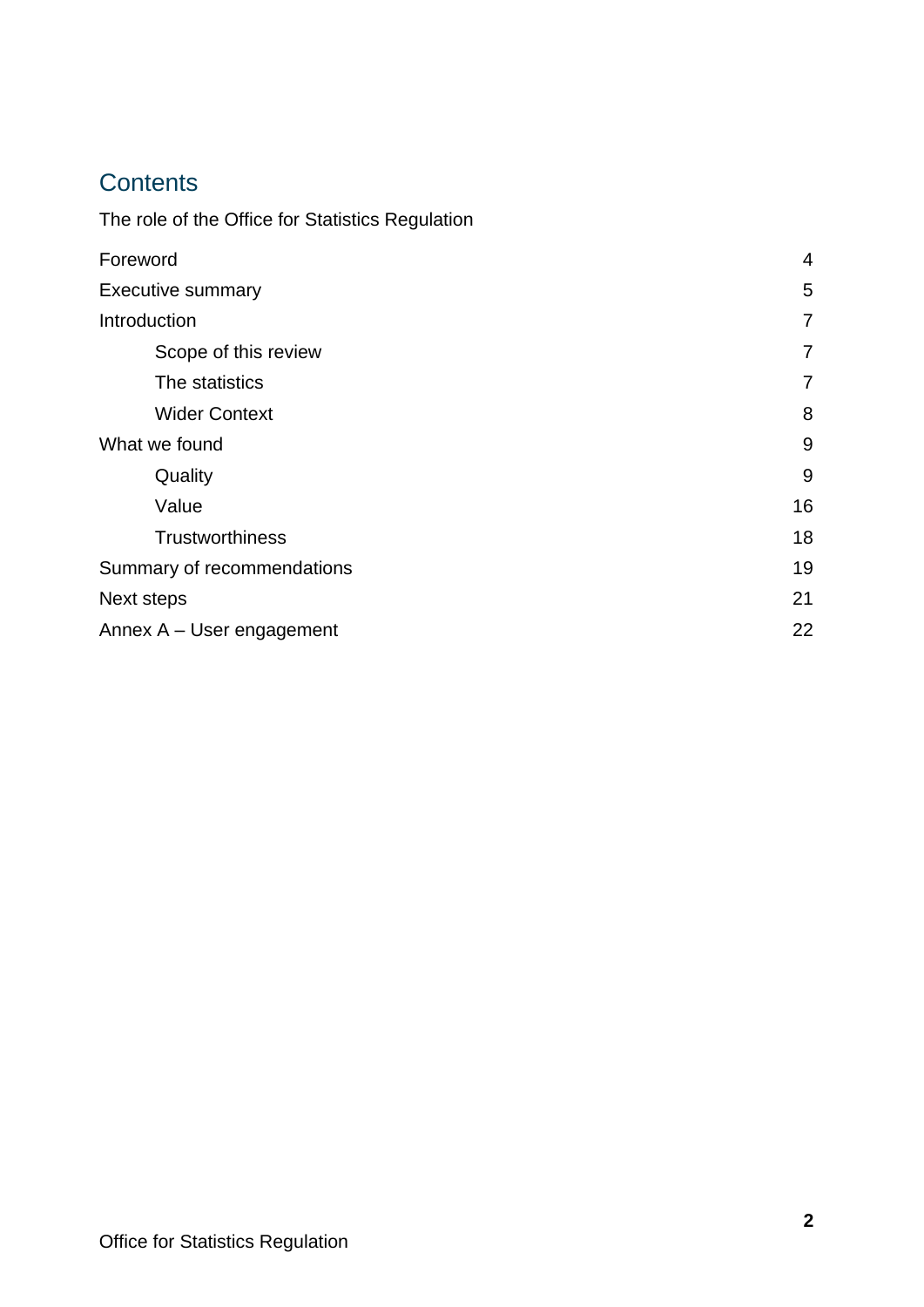### The role of the Office for Statistics Regulation

As an independent UK-wide regulator, we are in a unique position to take a broader look at issues of importance to society and to make the case for improved statistics across organisation and Government boundaries. This is supported by our ability to convene, influence and highlight best practice from other sectors.

This review forms part of our programme of systemic reviews which, underpinned by the Code of Practice for Statistics, are aimed at driving improvements in the public value provided by official statistics.

We want to ensure that statistics provide a robust evidence base for national and local policy development and decision making. We champion the need for statistics to support a much wider range of uses, including, by charities, community groups and individuals. They should allow individuals and organisations to reach informed decisions, answer important questions, make the case for change or hold government to account.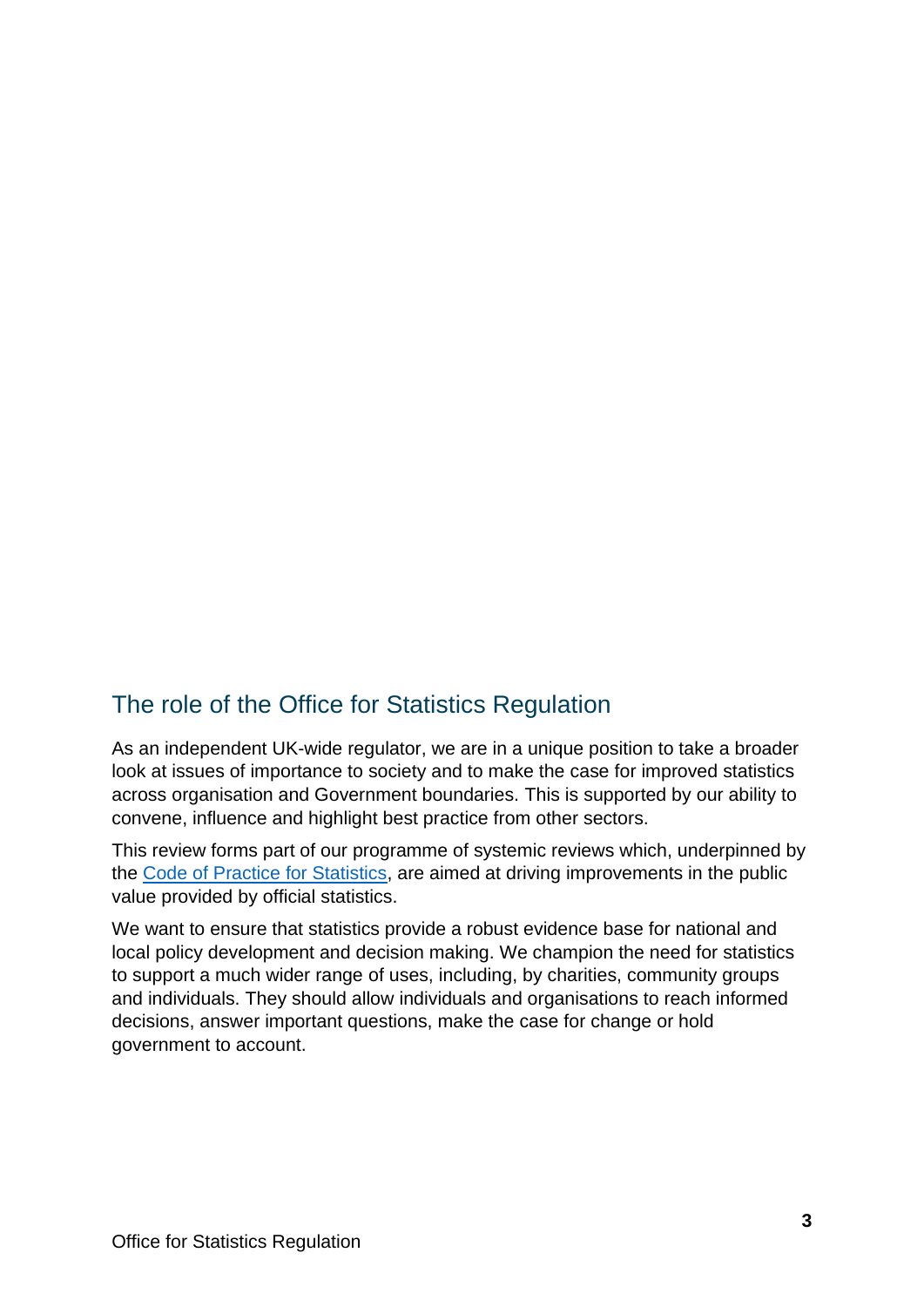# Foreword

Estimating the UK's population is not straightforward. It involves taking the figures from the last Census, and updating them for births, deaths, and migration. At the local level, there are complicating factors because the migration that is of interest is not just of people leaving the UK or coming to the UK, but also people moving from one place to another inside the country.

So ONS's population estimates are challenging to produce, relying on a range of assumptions about how people move into, from and within the UK.

The ONS's population estimates are also important. They provide insight into the size and location of the UK's population – important in itself; but the estimates also feed into a range of other data sets, like household projections – and these in turn inform important operational and policy decisions.

In the light of these two characteristics of difficulty and importance, we conducted our review to consider whether ONS's estimates and projections can always bear the weight that is put on them.

We found that ONS is taking a sensible approach, particularly at the national level, drawing on its own expertise and that of external experts. It conducts a very wide range of engagement activities to keep users informed about the statistics. The estimates are highly regarded, but there is a risk that ONS misses the bigger picture of what the population data inform and is not regularly sense checking what it does against local insight. Part of this sense checking involves drawing on the challenges from users in different parts of the country – in effect, for ONS to be open to the insights that come from people who say "those figures don't reconcile with what we see in our area". That is not to say that the insight should be taken without question. We are simply urging a creative conversation that regards this sort of feedback as useful intelligence to help sense check and quality assure the ONS estimates.

In short, then, we conclude in this review that ONS needs to build on what it does already and enhance its approach in three ways: improve methods; enhance communication; and embrace challenge.

21 Hylen

Ed Humpherson Director General for Regulation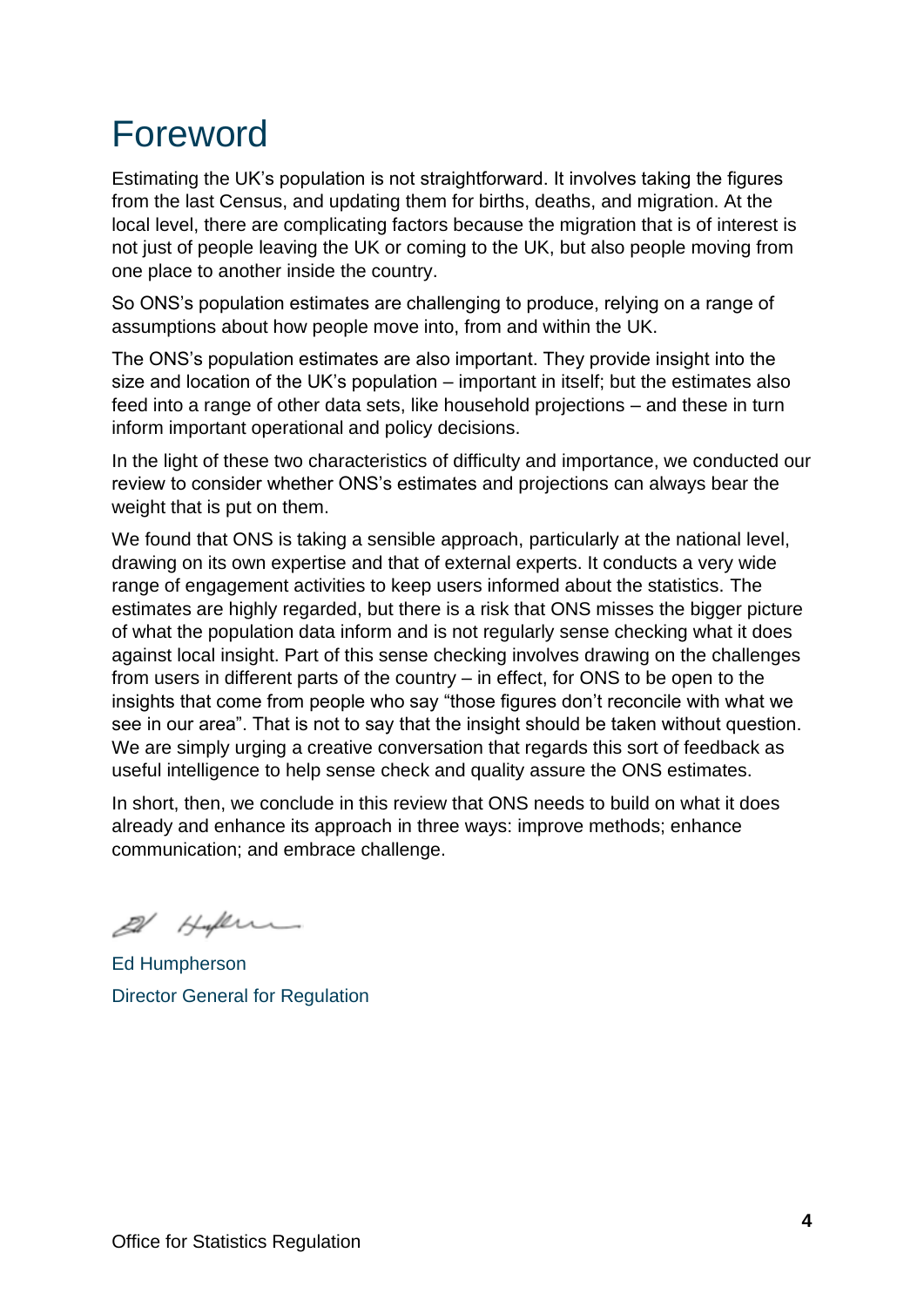# Executive summary

#### **Introduction**

- ES.1 Our review was initiated in response to concerns raised with us in November 2020 regarding the population projections and mid-year population estimates for Coventry. The concerns were around the perceived inaccuracies of the population estimates on which the household projections and subsequent housing need are based.
- ES.2 The population estimates and projections are important data with implications for many other statistics and which influence decision making by individuals, national and local governments. The projections feed into local planning decisions which can have a long-term commitment and therefore the impact of issues can have far reaching consequences.
- ES.3 It is not within our remit to regulate operational decisions made by government or local authorities, nor to form a judgement on decisions about government policy. Our review focused on the population estimates and projections in the context of the principles in the Code of Practice for Statistics.

#### What we found

- ES.4 ONS collaborates with a range of experts to determine the methods, data and assumptions which underpin the population estimates and projections. Its approach is generally seen as fit for purpose and is highly regarded internationally. One area of challenge has been migration, where there are limitations in the data available. ONS has sought to address this challenge by introducing some methodological fixes, such as the way students leaving university are identified. However, more needs to be done to investigate the root and scale of the issue associated with students and outward migration.
- ES.5 ONS has a number of methods for quality assuring the statistics, including deep dives, triangulation of data it holds and comparisons against historic data. ONS developed a range of variant projections to cater for the different uses of the data. We recommend that ONS develops case studies of how these variants are being used in practice to support their use more widely, as some users were unclear on which variants would best cater to their needs.
- ES.6 ONS engages regularly with experts, academia, and other users, and participates in relevant events and conferences. We found that while ONS is good at sharing its work outwardly, there is room for improvement in the way it takes on board feedback and handles challenge. We would like to see ONS be more open and responsive to issues when they first arise and view challenge as an opportunity to improve outputs and not a criticism of its approach. We recognise that ONS is balancing competing priorities, but a more open and constructive approach to responding to user feedback would create opportunities for ONS to continually improve the population estimates and projections, and ensure users feel listened to.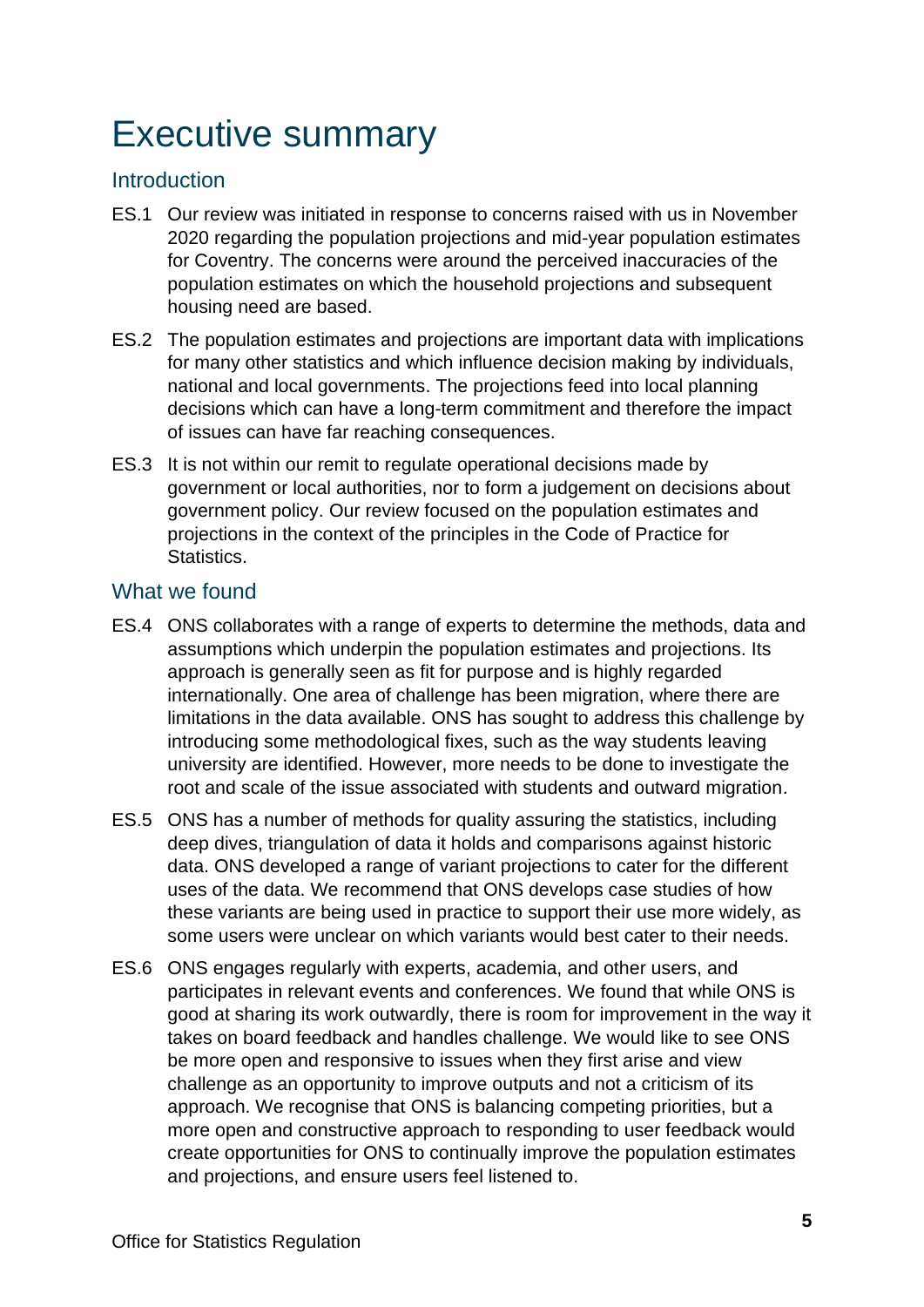#### Recommendations

ES.7 We have identified a number of actions for ONS to take in response to our findings. These are provided in more detail later in this report and are summarised below.

#### Improving methods

- ONS needs to investigate the root and scale of the issue associated with cities with large student populations and communicate its findings publicly, to support the appropriate use of the existing data.
- ONS needs to integrate a more flexible and responsive approach to methodological changes in its design for admin-based population estimates, working with its external partners, so that improvements are more timely.
- ONS should collaborate with others to incorporate local insight and carry out sensitivity analysis to enhance its approach to quality assurance.

#### Enhancing communication

- ONS should be open with users about its short-term solution to bridge the gap of migration data until the administrative data alternative is fit for purpose and ready to use.
- ONS should provide more specific guidance on interpreting the levels of uncertainty associated with the population estimates and projections, to help support the appropriate use of the statistics.
- ONS should develop case studies of where the variant projections have been used in practice and beneficial to users, to support their use more widely.

#### Embracing challenge

- ONS should take a more open and constructive approach to responding to user feedback, by improving its complaints procedure and viewing challenge as an opportunity to improve the statistics and outputs.
- ONS should collaborate with experts to frame the statistics for different audiences and scenarios.

#### Next steps

- ES.8 We expect ONS to reflect on our findings when developing its new adminbased approach to population estimates and projections. ONS should report back to us in July 2021 with its plans for addressing our recommendations. Further check points to discuss progress against plans will be arranged in the second half of the year.
- ES.9 To support the delivery of the recommendations, ONS should focus on determining whether the issues raised here have an impact on other official statistics. We would encourage ONS to engage with the devolved administrations, through its existing working level partnerships, to assess how the issues concerning students and emigration may impact their estimates and projections.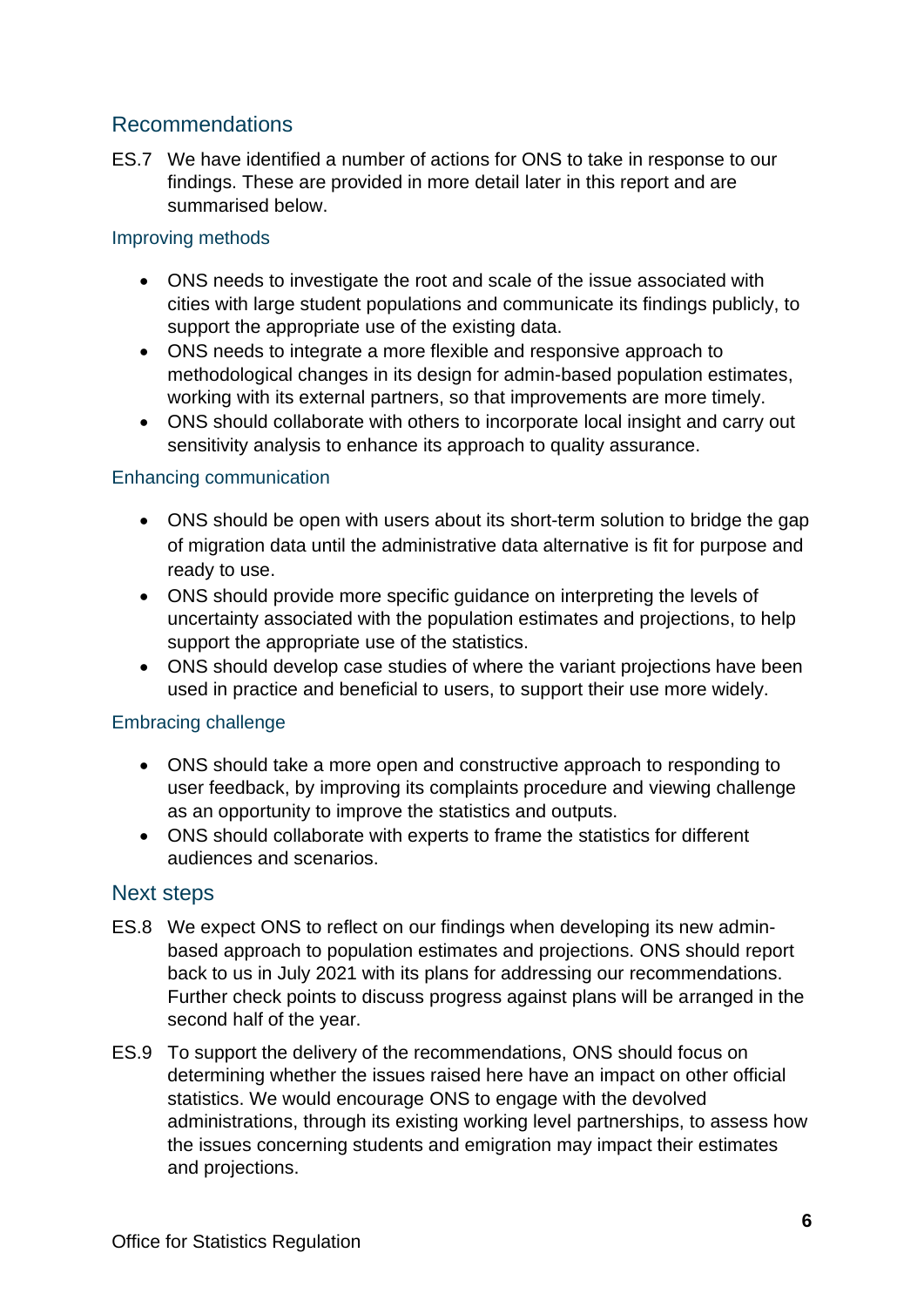# Introduction

### Scope of this review

- 1.1 Our review was initiated in response to concerns raised with us in November 2020 regarding the population projections and mid-year population estimates for Coventry. The concerns were around the perceived inaccuracies of the population estimates on which the household projections and subsequent housing need are based. Upon announcing our review, we received further concerns from a number of other areas with related concerns.
- 1.2 While we investigated the concerns raised with us as part of our review, we also considered whether the methods and approaches are as good as they can be, and to what extent the estimates and projections can bear the weight put on them where they are used in decision making, in line with the principles set out in the Code of Practice for Statistics. It is not within our remit to regulate operational decisions made by government or local authorities, nor to form a judgement on decisions about government policy.
- 1.3 Our review is based on national and subnational mid-year population estimates for England and the biennial national and subnational population projections for England.
- 1.4 Some of the concerns we received related to the way population estimates feed into the household projections from which housing need is determined. We took the decision to focus our review on population estimates and projections, as an underlying source for household projections, to understand in the first instance whether the concerns raised with us affect other areas or other policies beyond house building.
- 1.5 To inform our review, we carried out interviews and focus groups with individuals with an interest in or experience using population estimates and projections. This approach ensured that we obtained the views of a wide range of users from differing backgrounds. These meetings took place between February and March 2021. A list of users we engaged with is provided in Annex A.

### The statistics

- 1.6 The population estimates and projections are important data with implications for many other statistics as they are used for weighting or as a denominator. For example, labour market statistics are based on sample surveys that use the population estimates to be scaled up for the population. The projections feed into local planning decisions which can have a long-term commitment and therefore the impact of issues can have far reaching consequences.
- 1.7 The population estimates and projections for England and Wales, at national and subnational levels, are a long-standing set of data produced by ONS. The subnational mid-year population estimates for England and Wales are calculated first and the national estimates are produced by aggregating the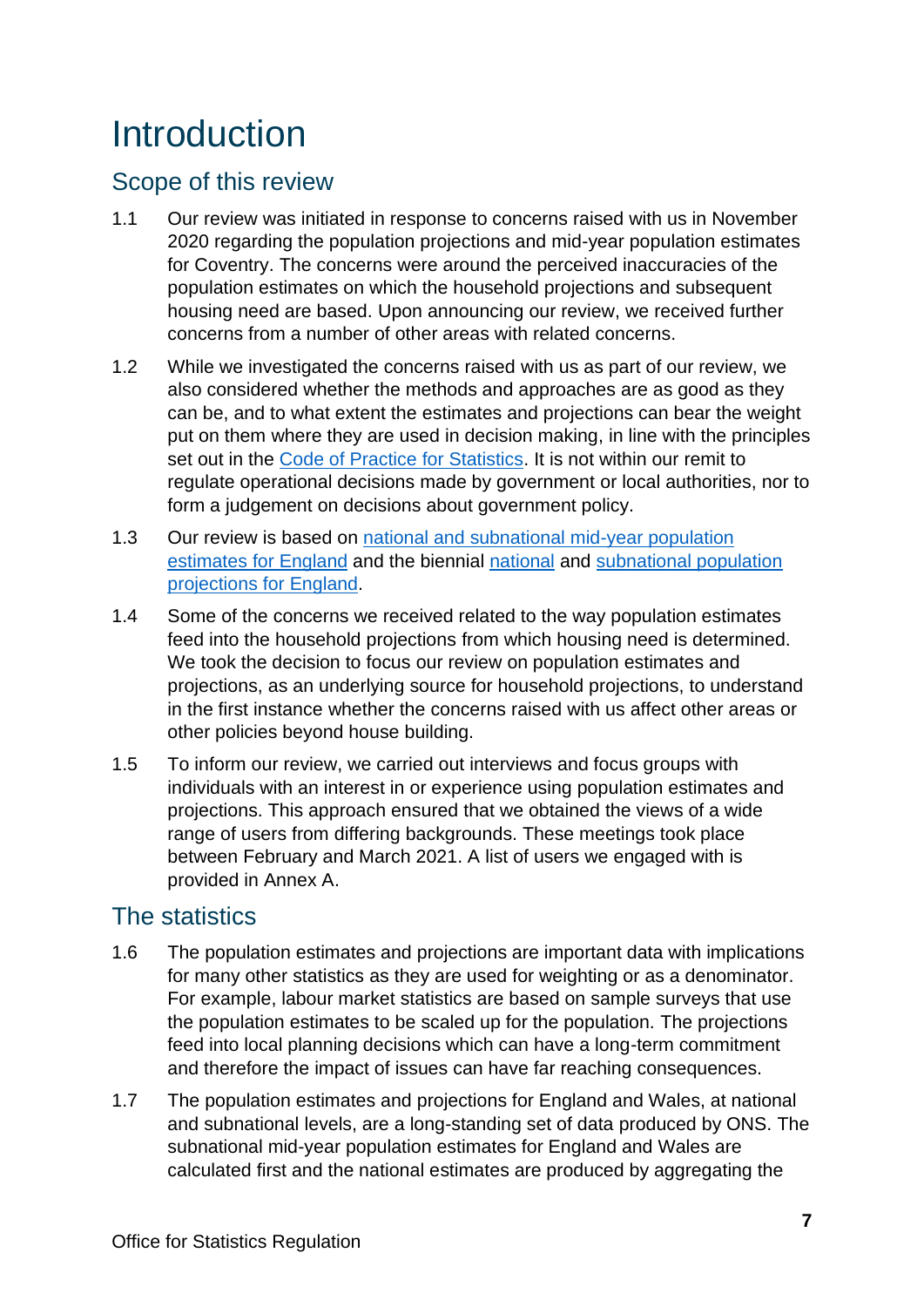subnational estimates. The estimates are produced annually in June and are initially rebased following a census year and then the component parts of births, deaths and migration are rolled forward each year by applying the cohort component methodology.

1.8 The population estimates then act as the starting population for producing the population projections. Projections for successive years are produced by taking the starting population for each age and then accounting for net migration, births and deaths for each onward year projected. Again, the subnational population projections take the mid-year population estimates as the starting point and for the principal projection, data for the preceding five years are used. The principal projection is the headline figure presented in the main statistical bulletin and analysis. ONS also produces several variant projections which are based on differing underlying assumptions to the principal projection. The projections based on these trends are then constrained to the totals used in the principal population projections for England.

### Wider Context

- 1.9 In March 2014, the National Statistician recommended that the census in 2021 should be predominantly online, making increased use of administrative data and surveys to both enhance the statistics from the 2021 Census and improve statistics between censuses. The government's response to this recommendation was an ambition that censuses after 2021 will be conducted using other sources of data. In 2023, ONS plans to present its recommendations to government as to the future of census arrangements, in the light of the progress that has been made in switching to an Administrative Data Census.
- 1.10 As part of this ambition for an admin-based approach, the ONS has been working to transform its population and migration statistics more broadly. The current population system is heavily reliant on the decennial census which affects the quality of population estimates as we move further away from the census year. Using its data-sharing powers through the Digital Economy Act 2017, ONS has been progressing research into how it can bring a range of government data sources together to build an integrated system for measuring population and migration.
- 1.11 This report has been completed within this period of change and development for ONS, with the timing also coinciding with the Census in England and Wales. The 2021 Census will provide ONS with a refreshed foundation to estimate from and may lead to some estimates from the past decade being rebased. As such, our recommendations have been written with a forward look. ONS should consider our findings in respect of its plans for future migration and population statistics and consider if our findings around its approach to user engagement and feedback may have a wider impact across ONS as a whole.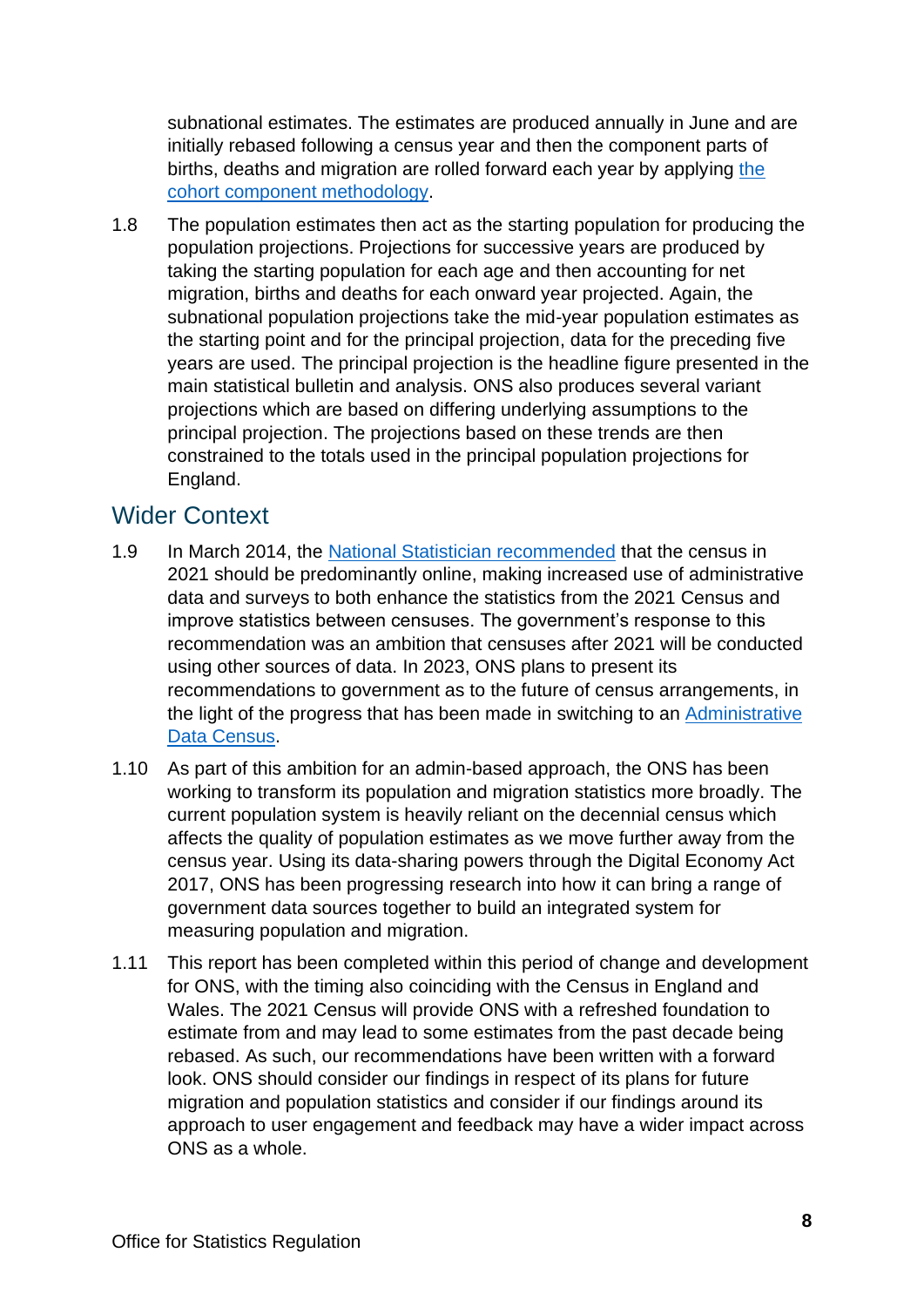# What we found

## **Quality**

#### ONS takes a sensible approach to measuring the population

- 2.1 The methodology documents published by ONS on the population estimates and projections, at both the national and subnational levels, are very detailed and informative. They include information on how the estimates and projections are derived and record any changes that have been made to the methodologies. The impact of these and details of data sources used for quality assurance purposes are also documented.
- 2.2 At the national level, we consider the approach taken by ONS to produce population estimates and projections is fit for purpose. The choice of methods, data and assumptions has been supported by expert advice from demography and academic partners. The methods are viewed by demographers and statisticians as strong internationally and ONS is seen as being at the forefront of addressing the complex challenge of measuring the population, in the absence of a national identification register.
- 2.3 At the subnational level, it is widely understood by users that the accuracy of the estimates will be variable due to factors such as the size and mobility of the population in a given area. We found that in some smaller cities that had a large student population, the population estimates did appear to be inconsistent with, and potentially higher than, local evidence suggests. ONS's population estimates team recognises that areas with high population churn are harder to estimate and it has introduced a number of methodological changes, which are detailed later in this report, aimed at mitigating this issue. However, these fixes do not appear to have fully addressed the perceived overestimation of these groups in some areas.
- 2.4 The mid-year population estimates (MYE) are produced annually and the population projections once every two years. Following each decennial Census, the estimates are rebased to be in line with the Census population estimates so at this point they are at their most reliable. Each year thereafter, the cohort component method is applied to roll forward the estimates, taking account of the three base components of births, deaths and migration. Whilst the Census provides the most complete data on the population, the timeliness of the data affects the quality of estimates in the interim years and there are known coverage issues for some groups such as young men and those in houses of multiple occupancy.
- 2.5 ONS works with expert partners to review and update the assumptions which underpin the methods used to produce the population estimates and projections. Where assumptions are made based on historic trends which do not reflect current behaviour, there is a risk that ONS builds in systematic bias by carrying through an error into the rolled forward estimates and then subsequently the projections, which compounds the effect of the error. For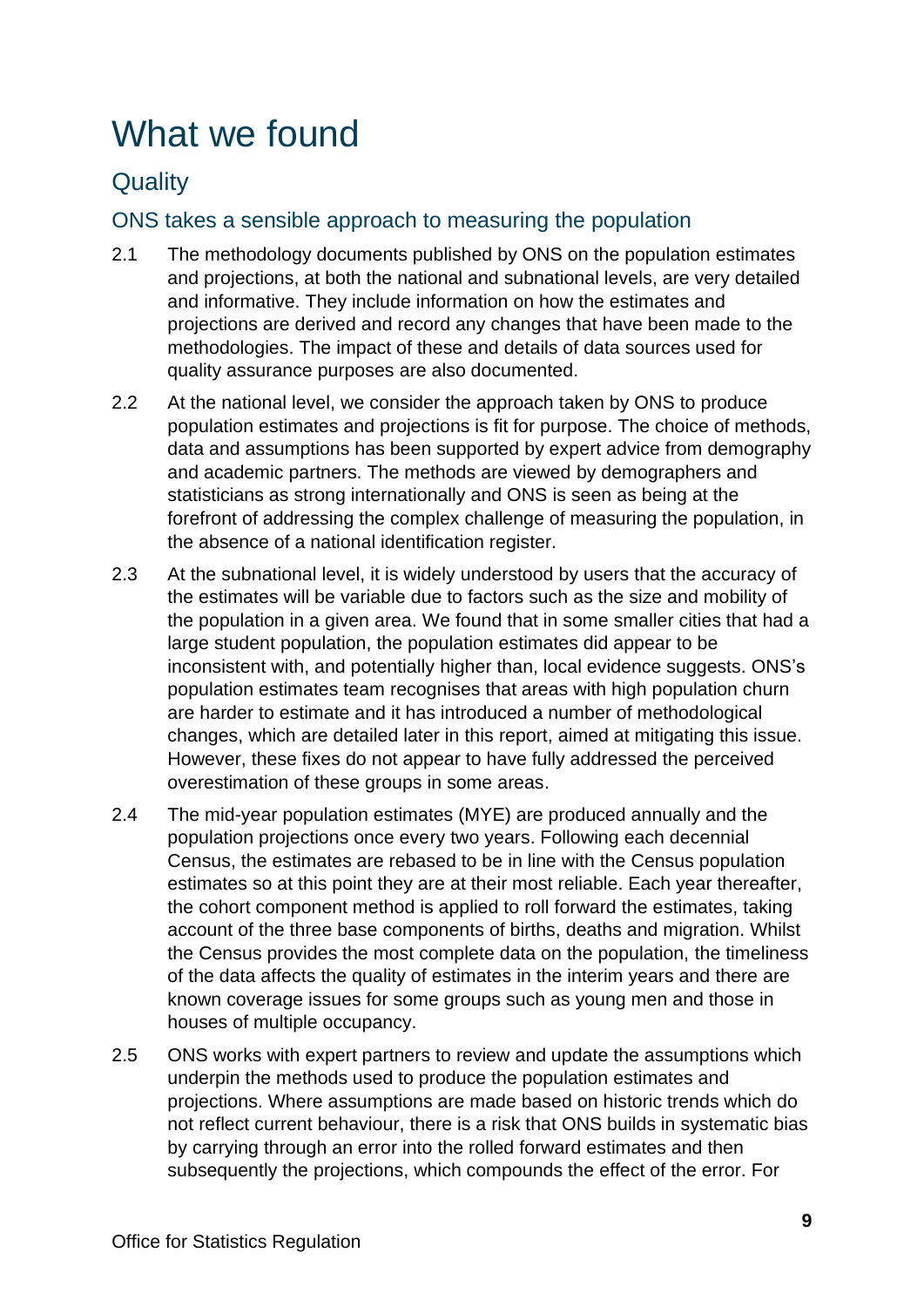example, where the female student population in an area is over-estimated, as this group is of child-bearing age, the rolled forward estimates will impact the fertility rate which further exacerbates the issue.

- **2.6 To ensure future population statistics are based on sound methods and suitable data, ONS's population estimates and projections team needs to:**
	- **a. Investigate the root and scale of the issue associated with cities with large student populations and communicate its findings publicly, to support the appropriate use of the existing data.**
	- **b. Use its partnerships with experts to discuss the evidence provided to OSR in the review concerning the impact of assumptions being rolled forward.**
	- **c. Assure itself and others that concerns raised regarding the current methods are considered throughout the development of its admin-based population estimates.**

#### ONS has introduced a number of methodological fixes but the impact of these changes is still unclear

- 2.7 ONS's population estimates and projections team has tried to address some of the methodological challenges it faces in relation to the migration component that feeds into the population estimates, despite it being no easy feat. For example, it introduced the Higher Education Leavers Methodology (HELM) to improve estimating the internal movement of students on leaving university and a change in the modelling approach for estimating international outward migration. When the results from the 2021 Census are available, ONS can assess the impact of the steps it has taken.
- 2.8 Whenever ONS has made these changes, it has carried out a range of user engagement activities to test the approach with users. For example, it has previously run touring roadshows in an effort to talk directly to users and experts. Some users told us that previous fixes that have been made to the methodology have had unintended consequences on other areas. For example, a fix introduced for international migrants arriving in London who were previously being recorded in Westminster rather than the borough they intended to stay in, appears to have led to errors in the way international migrants are recorded elsewhere.
- 2.9 ONS told us it does consider whether there are systematic issues when it receives complaints but that it is hard to see if the impact is likely to be temporary until a few years down in the line. Though it does not have a specific rule regarding the number of changes it makes, ONS told us that it aims to limit methodological changes to once per decade to prevent disrupting the time series. Whilst we understand that it would not be sensible to have too frequent changes to the methods underpinning the estimates and projections, ONS has a responsibility to prevent systematic bias being built into the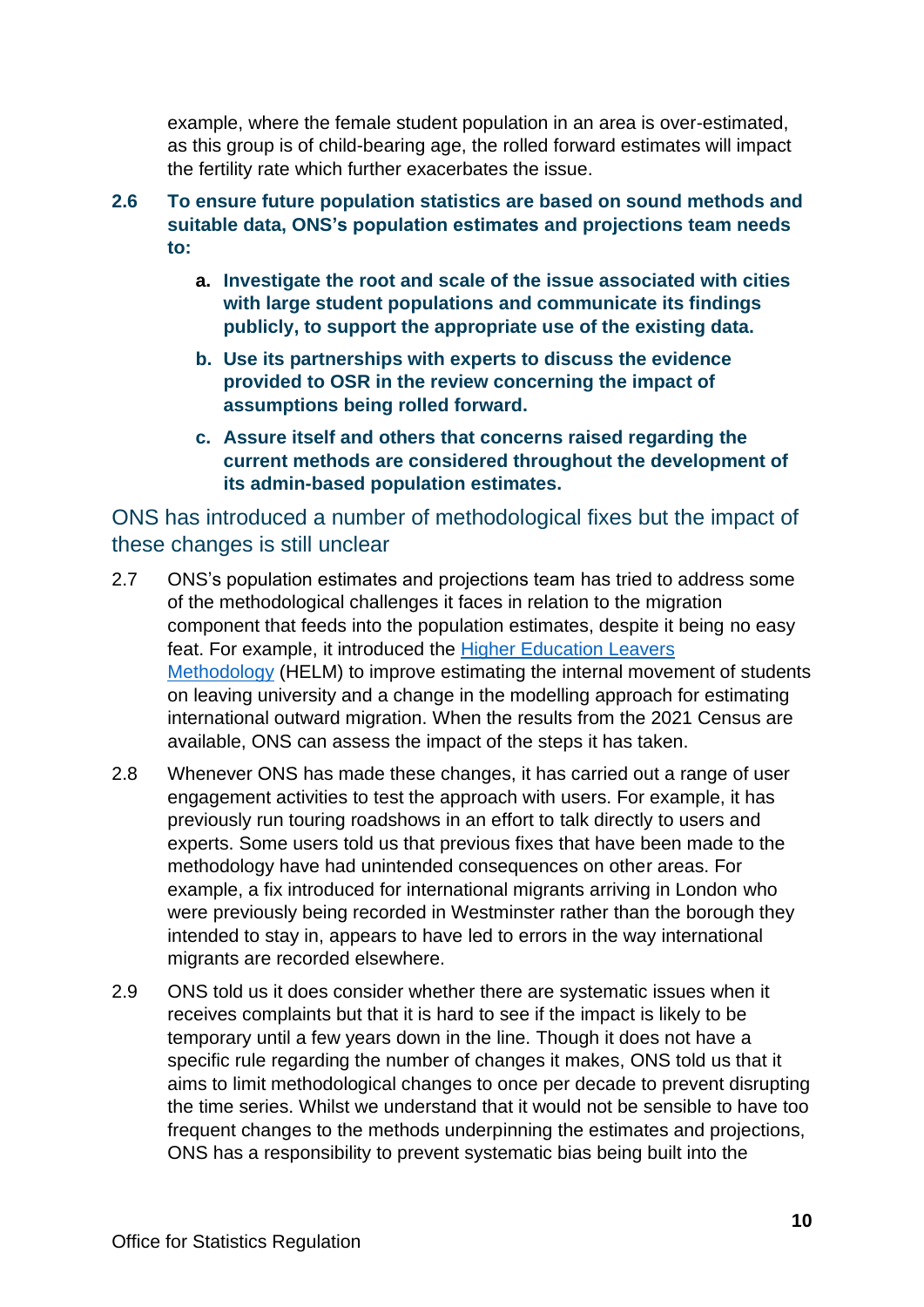statistics and should have a more flexible approach to addressing issues where the impact is felt across a number of areas and over time.

- 2.10 The pandemic has sharpened the focus on the definitions of migration and population in these statistics, and what the population estimates and projections were designed to do. The definitions are premised on stability which has raised questions about whether they are fit for purpose in this period.
- 2.11 The pandemic and the UK's departure from the EU have both caused shocks to migration patterns in the UK. It is difficult to unpick how these shocks interplay in the data and to what extent they have individually impacted migration behaviour. The standard cohort component methodology is designed around stability but doesn't deal well with shocks to the system. ONS has been exploring this issue and is looking to communicate its work in this area with users to draw out the insights from how our understanding of population has changed during the pandemic.

#### **2.12 To enhance the transparency of developments concerning the quality of the statistics, ONS should:**

- **a. Integrate a more flexible and responsive approach to methodological changes in its design for admin-based population estimates. While we appreciate that there should not be adjustments made in response to every concern raised, ONS's population estimates and projections team should work with its partners in local government, academia and across the devolved nations, so that changes are implemented in a more timely way.**
- **b. Share the insights it has gathered from the work it is doing to understand the changing nature of migration and population, as part of its transformation programme, so that users' views inform the way this work is taken forward.**

#### Migration data continues to be a challenge for ONS

- 2.13 We found that users generally had no issues with the source data used for births and deaths which feeds into the population estimates. However, there were some strong concerns expressed about the potential bias in the emigration data for some groups, such as international students, that are hard to count.
- 2.14 The accuracy in the internal migration (i.e. movement within England) component of the estimates can be problematic as it is largely dependent on General Practice (GP) registration data which is known to suffer from data quality issues. For students and young professionals in particular, they may not re-register with a new GP when moving to a new area until they need to use its services, or they may not re-register at all. Some individuals may also choose to register with a GP close to their work rather than their home.
- 2.15 The international migration component that feeds into the population estimates has been predominantly based on ONS data derived from the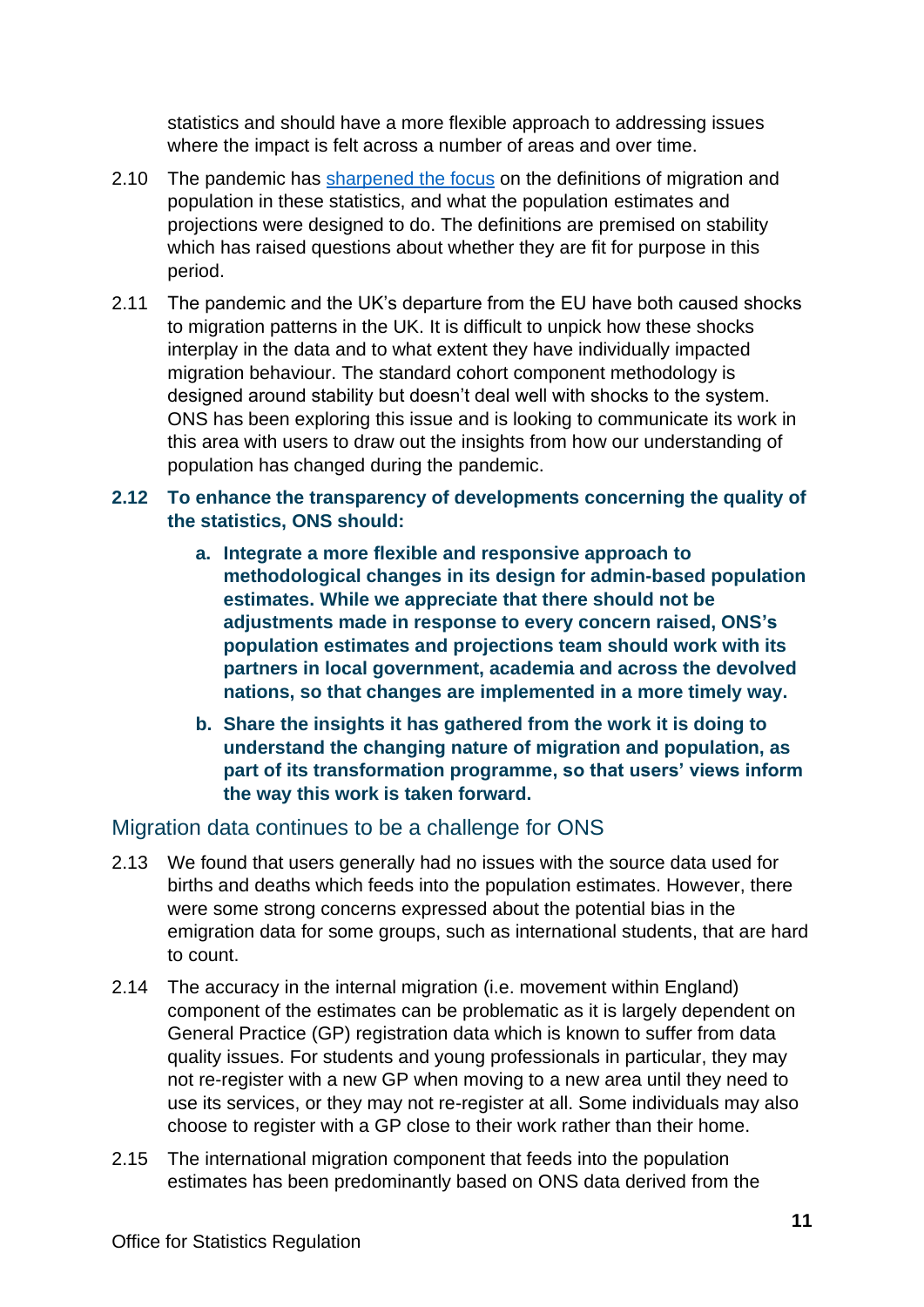International Passenger Survey (IPS) with additional input from administrative sources. ONS has acknowledged the limitations and weaknesses of using IPS data for international migration and continues to work to develop new and exploratory methods and data solutions to improve these statistics. This work has been expedited as the IPS was suspended in March 2020 as a result of the pandemic and no long-term migration estimates have been produced since the last publication covering long-term migration in the year ending March 2020.

- 2.16 International outward migration has historically been hard to estimate as there are few and only partial data sources which do not provide a complete picture. ONS's population estimates and projections team takes a modelling approach to estimating emigration but the outflow of people is more uncertain. This creates issues for capturing international students who return home after their studies.
- 2.17 ONS is taking a joined-up approach to tackling the challenges in measuring migration, population and the labour market during the COVID-19 pandemic. It outlined its approach to overcoming these challenges in a blog to inform users about its plans. As part of its longer-term transformation programme, ONS is looking to make greater use of administrative data to enhance these statistics but there is no quick solution to addressing this data gap. The pandemic has also created a greater time lag for some of the administrative datasets that it was intending to use for measuring migration, which were already lagged due to the nature of measuring long-term migration, and it is now exploring greater use of modelled estimates and nowcasting for migration data.
- 2.18 We are pleased to see that ONS has recently published several updates about the progress of this work, including the development of admin-based estimates and its statistical modelling approach. It is positive to see ONS share its thinking and it should continue to communicate its progress in overcoming the challenges with migration data, particularly around international outward migration.
- **2.19 As ONS continues to develop its long-term plans for the future of migration data, ONS's migration team should be open with users about its short-term solution to bridge the gap of migration data until the administrative data alternative is fit for purpose and ready to use.**

#### ONS could think more creatively about its approach to quality assurance

2.20 ONS has processes in place to quality assure the data and methods used to produce the population estimates and projections. This often involves ONS's population estimates and projections team triangulating data it holds and making comparisons against previous trends. ONS receives advice from a panel of experts in the fields of fertility, mortality and migration, which helps it determine the underlying assumptions. ONS also publishes an interactive mapping tool to allow users to compare subnational population projections (SNPP) with other areas and projections.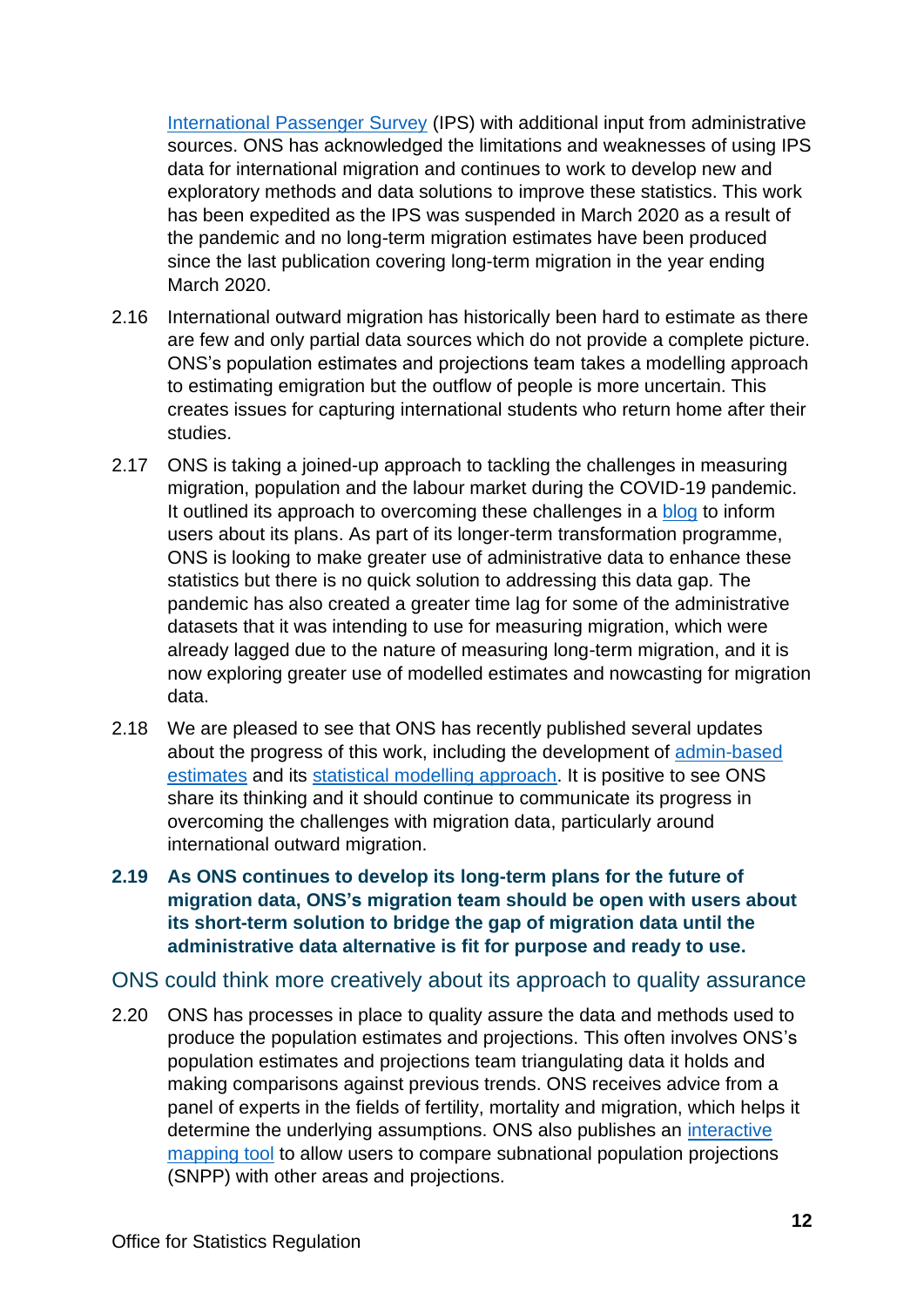- 2.21 The team in ONS carries out 'deep dives' into areas which have counter intuitive results and will use external sources to investigate the issue. For example, it sometimes uses Google Maps to look at changing street pictures or data from the **Higher Education Statistics Agency** (HESA) to look at changes in student numbers in a given area.
- 2.22 Although ONS does look to triangulate data sources to quality assure the estimates or to investigate issues, we found that it could be more open to local sources of information where it overwhelmingly disputes the population estimates. We acknowledge that it is not practical for ONS to do this for all areas and that one source of information will not provide a complete picture for an area. However, where substantial local evidence points to a trend contrary to the population estimates, this should be investigated as a priority during the quality assurance process.
- 2.23 The systems which ONS is working with enable it to carry out sensitivity analysis. We found that the Greater London Authority (GLA), who conduct their own analysis of population estimates and projections, make good use of sensitivity analysis to understand the impact of different assumptions and scenarios and publish the results. We would encourage ONS to enhance its approach to quality assurance by carrying out and publishing relevant sensitivity analysis.
- **2.24 To enhance its approach to quality assurance, ONS's population estimates and projections team should:**
	- **a. Collaborate with others to learn from best practice – for example learning from demographers and the Greater London Authority who produce their own estimates and projections.**
	- **b. Incorporate local insight and evidence as part of its deep dives and investigations into issues.**
	- **c. Run sensitivity analyses to accompany the existing estimates and explain to users how these analyses should be interpreted.**

#### ONS has taken steps to communicate uncertainty

- 2.25 ONS's population estimates and projections team has made a concerted effort to communicate the statistical uncertainty of the population estimates and projections, including presenting confidence intervals and caveats. It also publishes a range of variant projections, which are explained in more detail in the next section of this report, to provide an indication of the 'fan of uncertainty' around its assumption setting.
- 2.26 Despite this, the language used to describe the statistics, for example 'the number of women **has** increased by' rather than 'is **estimated to have** increased by', and lack of rounding in the figures implies a precision that doesn't exist and can therefore be interpreted as an exact figure rather than a central estimate.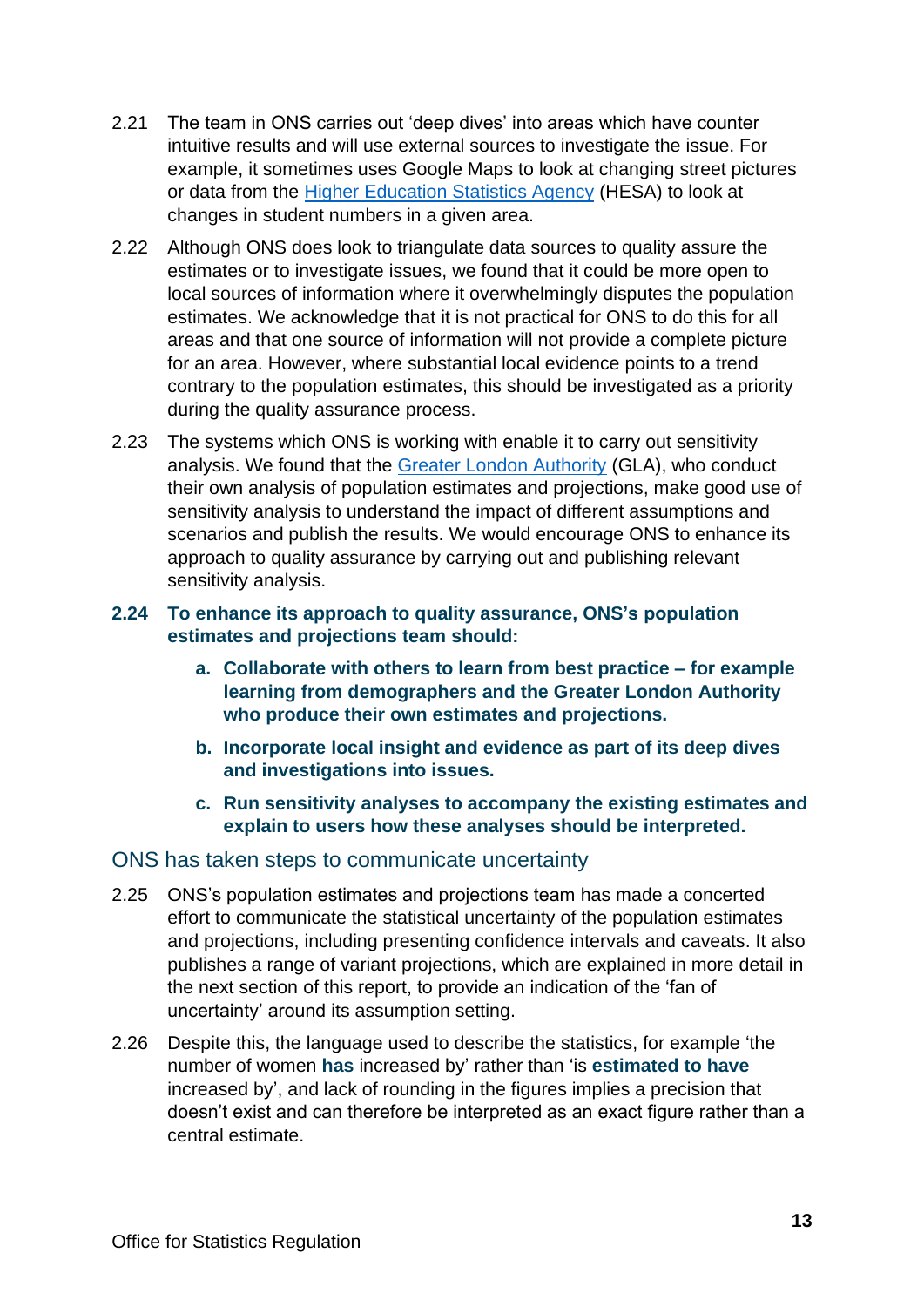- 2.27 We found that ONS could do more to interpret the uncertainty for nonanalytical users to highlight the robustness of the data for practical uses. For the projections in particular, there should be clearer guidance on the uncertainty or 'shelf-life' of different length trajectories so that decision makers can determine the appropriate projections to use to inform longer term strategies.
- 2.28 The effects of the pandemic and the UK's departure from the European Union are challenging for population statistics. ONS's population estimates and projections team is currently collaborating with international colleagues to share insights and explore the best way forward in dealing with these challenges.

#### **2.29 To support users' understanding of the uncertainty associated with these statistics, ONS's population estimates and projections team should:**

- **a. Research and implement additional ways to communicate the uncertainty around the population estimates and projections, beyond the use of confidence intervals and variant projections.**
- **b. Provide more specific guidance on interpreting the levels of uncertainty associated with the statistics, to help users understand the appropriate use of the statistics for short-term planning compared with longer-term planning.**

#### ONS produces a range of variant projections to meet the range of user needs for population projections

- 2.30 ONS produces a range of variant population projections in addition to the principial projections. These variant projections are based on different assumptions of future fertility, mortality and migration which users find helpful as it allows them to select the projection which most suits their needs for the context which they are working in. These variants also provide projections which are based on different lengths of historic data so that users can benefit from the trend length which suits their purposes for the projections.
- 2.31 ONS's recent publication on **Early Indicators of UK Population** gave more prominence to the effects of applying different migration variant projections in light of the COVID-19 pandemic. This was a useful way of presenting and communicating the different scenarios to users.
- 2.32 For the internal (within-England) migration component needed for the SNPPs, the variants are also based on the number of years used for the base period. Previously, ONS used the latest five years of records as the basis for its principal projection but changed in the most recent projections to the latest two years of data and also released a 5-year and a 10-year-based alternative. To illustrate, a projection that has been produced using 5 years of past trend data will be less suitable for making planning decisions for the forthcoming 15 to 25 years than one that has 10 years or even 25 years of historical trend. The more years of past trend data that are included, the more stable the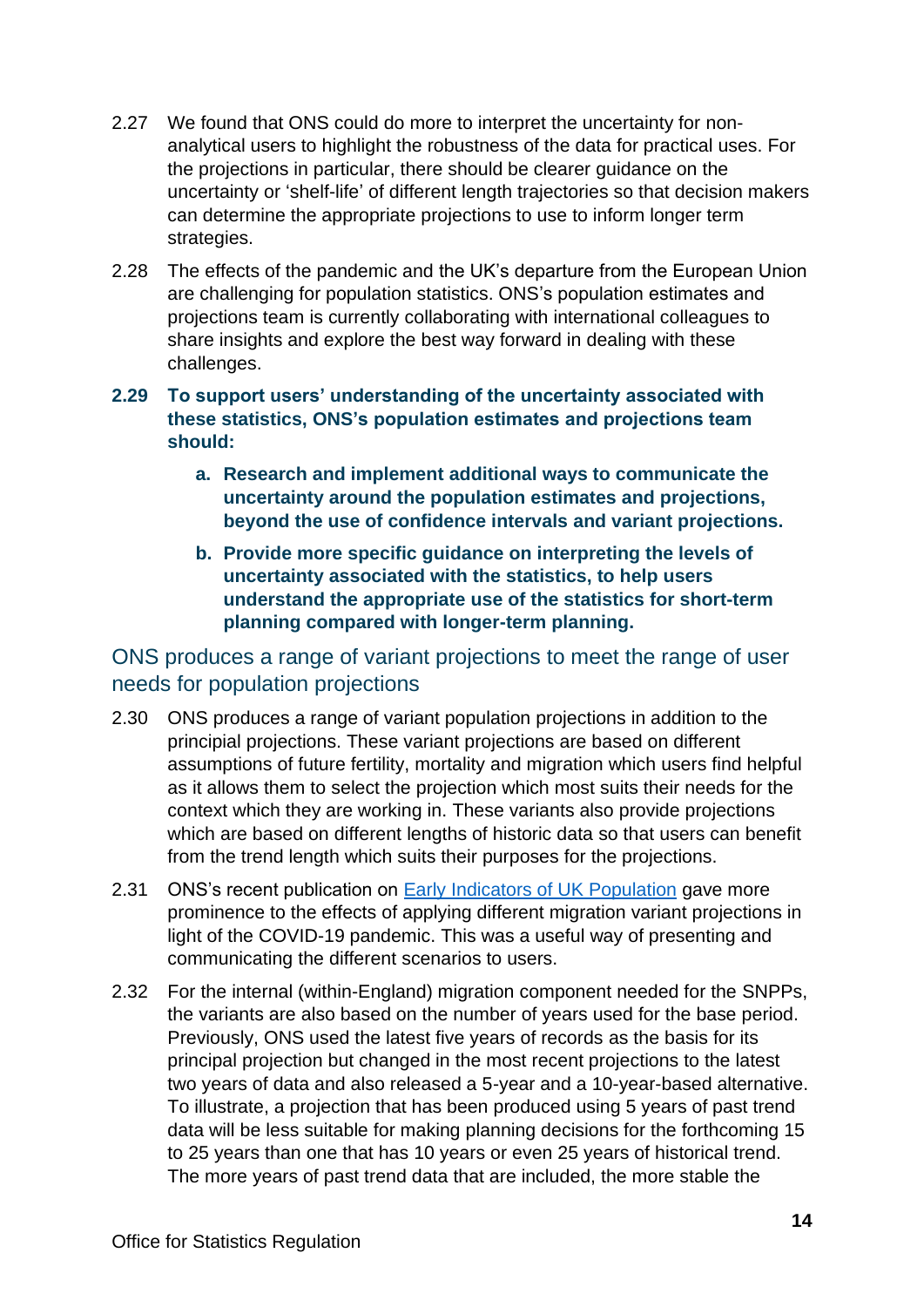projection for future local planning needs. However, there will be other situations where a projection based on 5 years of past data will be suitable.

- 2.33 The pros and cons of switching from a 5-year to 2-year base for the principal projections are likely to vary depending on the use to which they are put. ONS suggested that the latest 2 years might better represent the future as the latest methodological changes are included but suggest that users should refer to the variants if this was felt not to be the case.
- 2.34 ONS's population estimates and projections team told us that its approach to producing the variant projections is customer led and the team offers advice on how to use them. While users we spoke to told us that they find the subnational variant projections useful, we found that those involved in local planning decisions lack the confidence to use the variant projections as they are not seen as carrying the same weight as the principal projection. At the Local Authority level, the process for using the SNPPs is built around using the principal projection. There is also a reluctance to use the variant projections where there are known issues in the underlying population estimates, for example the overestimation of students, as this can lead to the variant projections presenting implausible scenarios.
- 2.35 Some users also told us that it would be beneficial to have projections which are based on more than 10 years' worth of data, as some government departments deliver projects with up to 25-year timescales that would benefit from a longer trajectory – for example transport planning.
- 2.36 ONS has recently announced its plans for 2020-based interim national population projections (NPPs) following a consultation to assess user need. The UK Census Committee (UKCC) decided that, in order to meet user needs identified through this consultation and to support the forthcoming State Pension Age Review, a principal national population projection only will be published for each UK constituent country and for the UK as a whole, with no variant projections.
- 2.37 The feedback from users particularly on variants will be valuable beyond decision making for the 2020-based NPPs and ONS should consider how it feeds these through to its plans for future developments.
- **2.38 To maximise the use of the variant projections, ONS's population estimates and projections team should expand on the support it gives users to illustrate where the use of these alternative projections may be beneficial and develop case studies of where they have been used in practice.**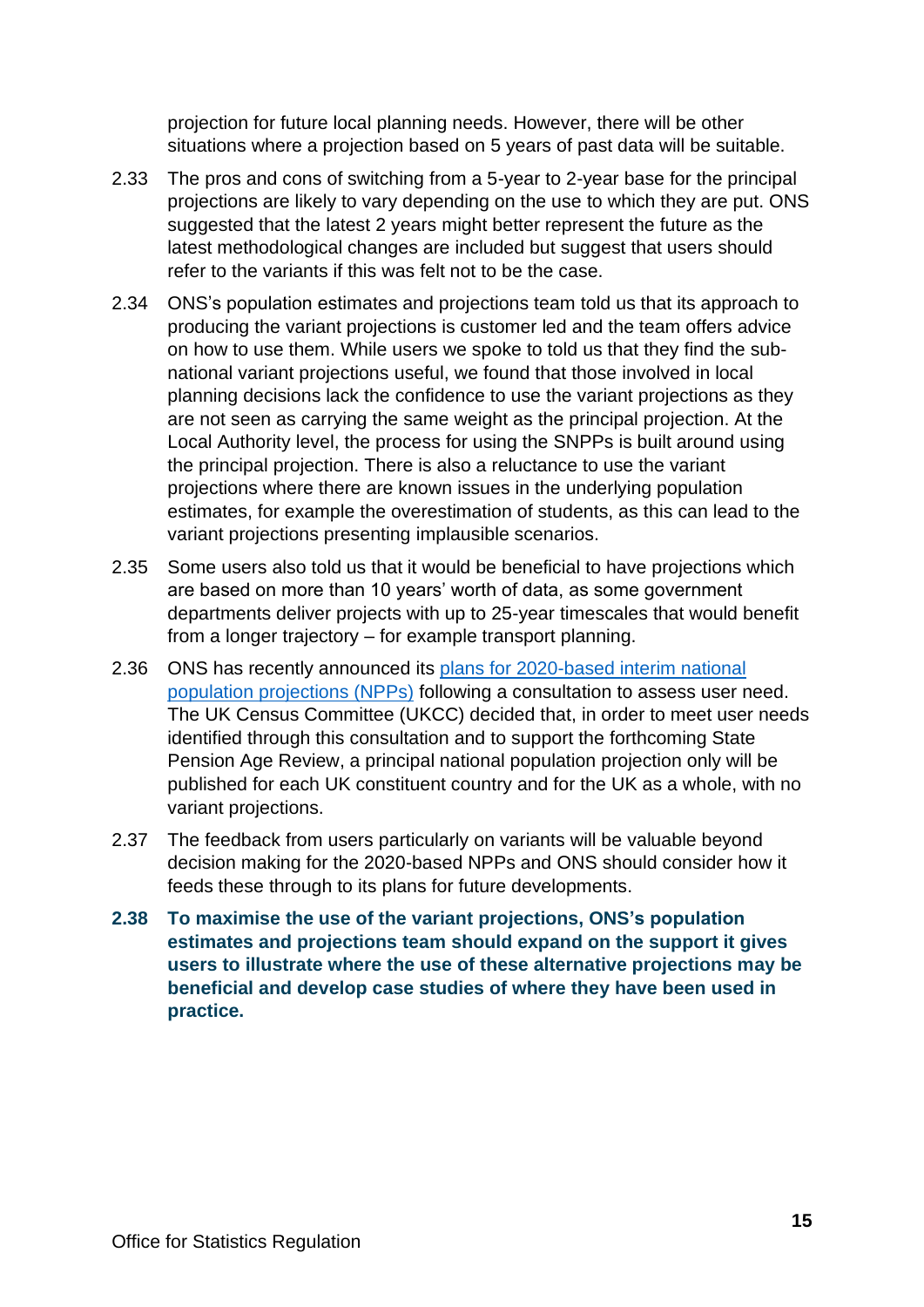### Value

### Users feel ONS's data cannot be challenged and ONS could be more open in its approach to responding to user feedback

- 2.39 ONS's population estimates and projections team engages regularly with experts in demography and subject matter experts for the components which underpin the population estimates. The team attends biannual Central and Local Information Partnership (CLIP) meetings with local authority users, and also engages with the UK Population Theme Advisory Board. The team remains alert to emerging interests through engagement with social media, newsletters and through participation at relevant population statistics events and conferences such as those run by the British Society of Population Studies.
- 2.40 ONS has convened several user groups for migration statistics, including an expert group made up of key technical experts in the migration field, and a Government Statistical Service steering group made up of senior representatives from relevant government departments. These groups provide ONS an opportunity to test its research, provide challenge and steer developments for migration statistics.
- 2.41 Where issues have been raised about the statistics, ONS has offered meetings with these users, to listen to their views and explain how the statistics are produced. It told us that it engages fully with all correspondence relating to complainants until the issues are resolved.
- 2.42 However, there seems to be a disconnect in how much ONS feels they have supported users and how well users feel listened to. We found that the way ONS engages can at times be perceived as ONS being selective in its choice of points to respond to and that the engagement can become closed if ONS feels it has already addressed the concerns elsewhere.
- 2.43 Users do not feel there is a reasonable process to challenge the estimates even when presenting local administrative data to illustrate their points. While we acknowledge the competing priorities that ONS must balance, inviting and responding to external scrutiny is an important way for ONS to improve its work. ONS could do more to involve local decision makers in the production of the statistics so that they can aid understanding and provide insight which may be useful for enhancing the methodology.

#### **2.44 To ensure the statistics remain relevant to users, ONS's population estimates and projections team should:**

**a. Take a more open and constructive approach to responding to user feedback by improving its complaints procedure and viewing challenge as an opportunity to improve the statistics. A fully open approach will help ONS demonstrate its commitment to user**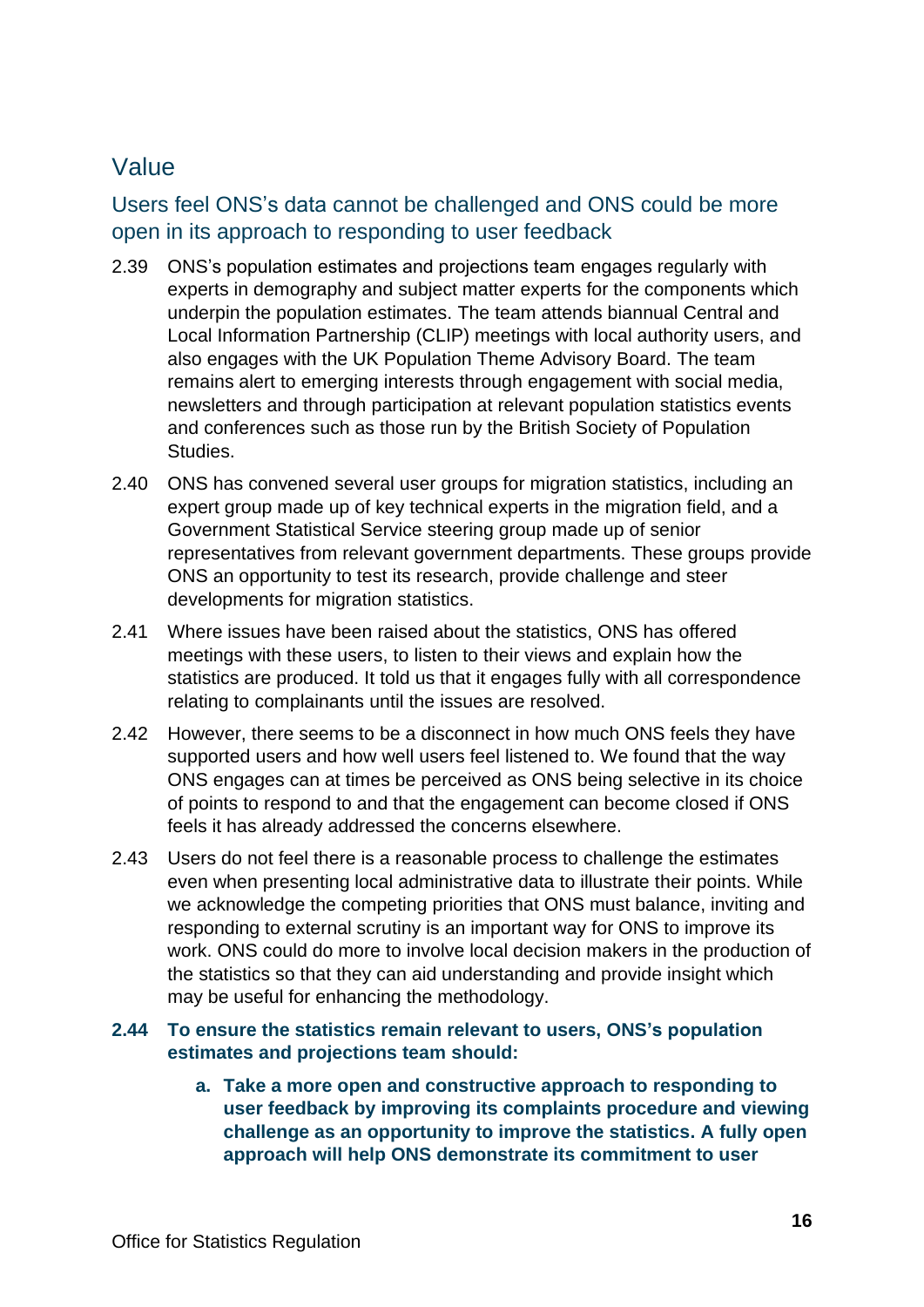**engagement and ensure a range of perspectives are fed into the development of the statistics.** 

**b. Reflect and learn from its experience of challenging user engagement and identify potential solutions and best practice from the** User Engagement Strategy for Statistics**.** 

ONS needs to be a vocal advocate of using these statistics appropriately to serve the public good

- 2.45 The population estimates are vital and have a very widespread use in non-Census years. They are used for weighting or as the denominator in the production of many other statistics, and they feed into the population projections that are in turn used for many aspects of local planning.
- 2.46 There is a potential risk to other statistics that use the population estimates if a systematic bias in the estimates (even if one segment of the population) is relevant for a particular topic area. A second issue comes from the nature of the method for disaggregating the national level to local areas, when the disaggregated data are constrained to match the national level, inherent biases in the data could lead to skewed local area data.
- 2.47 Where the estimates for some Local Authorities might not reflect the local situation well enough, it can have a knock-on effect well into the future. This issue is compounded by the fact that most planning policies are designed around having one figure to reflect need and do not take into account the uncertainty of that figure. We heard from users that there is a lack of analytical resource within most Local Authorities to question the figures and therefore the principal estimates and projections are interpreted as precise and not open to challenge. This can lead to local planning interventions being mismatched with local needs.
- 2.48 The population projections inform the household projections. The Ministry of Housing, Communities and Local Government (MHCLG) made a policy decision to specify that Local Authorities use 2014 household projections as part of the standard method for calculating housing need, rather than the more recent 2018 household projections produced by ONS. This means any methodological changes made by ONS to improve the population estimates since 2014 are not reflected in the statistics which inform housing need. For some Local Authorities, this means the over-estimation of population in certain age groups is driving policy targets in a different direction to local priorities.
- 2.49 ONS produces statistics with integrity and impartiality, in line with the Code of Practice for Statistics. It is not the role of ONS to regulate how the statistics are used to inform policies, but it is its role to advocate for the appropriate use of the data. ONS must take responsibility for ensuring the strengths and limitations of the statistics can be appropriately understood by those who intend to use them, particularly where the use of the statistics may have significant long-term impacts on those affected by the policy. We recognise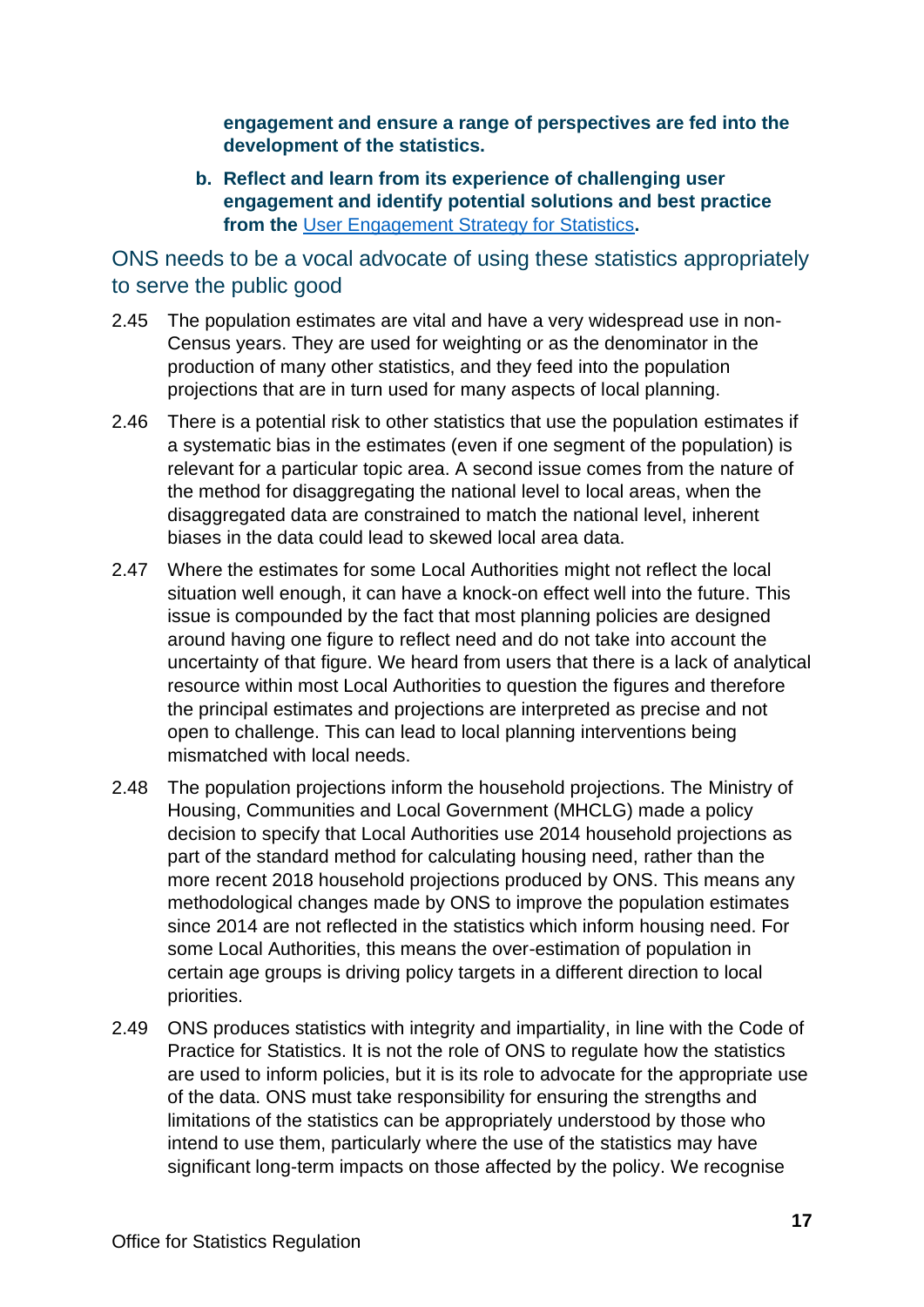that ultimately ONS cannot control the decisions of policy makers but ONS should be vocal in speaking up against those who choose not to use the most up to date and comprehensive figures, where there is not a reasonable argument for them to do so.

- **2.50 To increase the public value of these statistics and support their use, ONS's population estimates and projections team should:**
	- **a. Carry out user engagement to understand who is using the data and for what purposes. Through this, it should promote the appropriate use of the data.**
	- **b. Collaborate with experts to frame the statistics for different audiences and scenarios, presenting appropriate use cases of the data.**

### **Trustworthiness**

#### ONS is seen as a capable and informed statistics producer

- 2.51 ONS is seen as a credible and reliable statistics producer, whose methods are robust and highly regarded internationally. At the local authority level, this means the estimates are sometimes seen as "fact" rather than estimates, and the level of uncertainty associated with them is not sufficiently considered. This relates to our findings around the wider lack of understanding of how to interpret uncertainty.
- 2.52 ONS could be more transparent about its approach in dealing with challenge around the population estimates and projections, as we have set out earlier in this report.
- 2.53 We do not have any recommendations concerning the Trustworthiness pillar of the Code.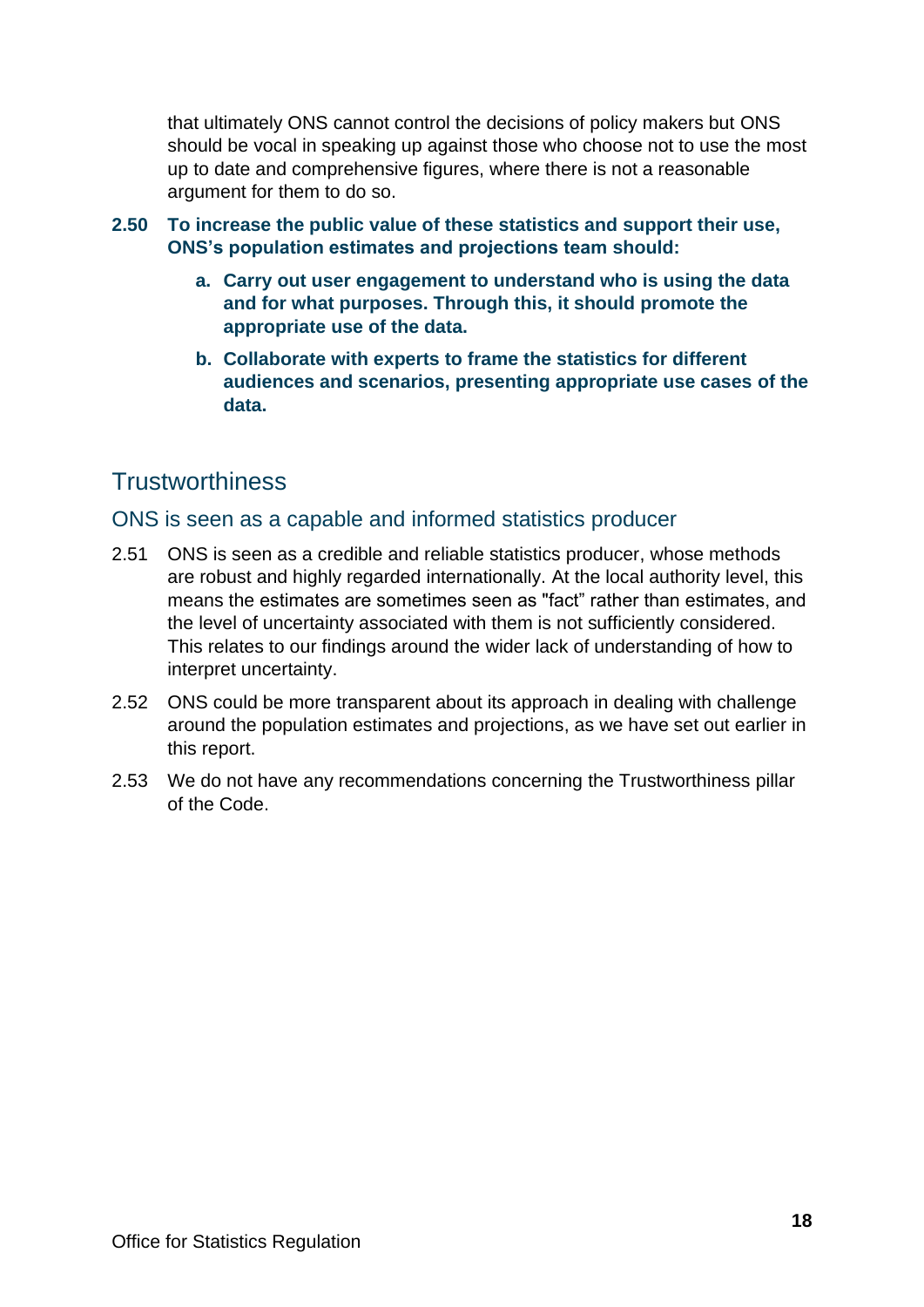# Summary of recommendations

- 3.1 We have identified a number of actions that we would like ONS to take in response to our findings. These are set out below.
- 3.2 To ensure future population statistics are based on sound methods and suitable data, ONS's population estimates and projections team needs to:
	- Investigate the root and scale of the issue associated with cities with large student populations and communicate its findings publicly, to support the appropriate use of the existing data.
	- Use its partnerships with experts to discuss the evidence provided to OSR in the review concerning the impact of assumptions being rolled forward.
	- Assure itself and others that concerns raised regarding the current methods are considered throughout the development of its adminbased population estimates.
- 3.3 To enhance the transparency of developments concerning the quality of the statistics, ONS should:
	- Integrate a more flexible and responsive approach to methodological changes in its design for admin-based population estimates. While we appreciate that there should not be adjustments made in response to every concern raised, ONS's population estimates and projections team should work with its partners in local government, academia and across the devolved nations, so that changes are implemented in a more timely way.
	- Share the insights it has gathered from the work it is doing to understand the changing nature of migration and population, as part of its transformation programme, so that users' views inform the way this work is taken forward.
- 3.4 As ONS continues to develop its long-term plans for the future of migration data, ONS's migration team should be open with users about its short-term solution to bridge the gap of migration data until the administrative data alternative is fit for purpose and ready to use.
- 3.5 To enhance its approach to quality assurance, ONS's population estimates and projections team should:
	- Collaborate with others to learn from best practice for example learning from demographers and the Greater London Authority who produce their own estimates and projections.
	- Incorporate local insight and evidence as part of its deep dives and investigations into issues.
	- Run sensitivity analyses to accompany the existing estimates and explain to users how these analyses should be interpreted.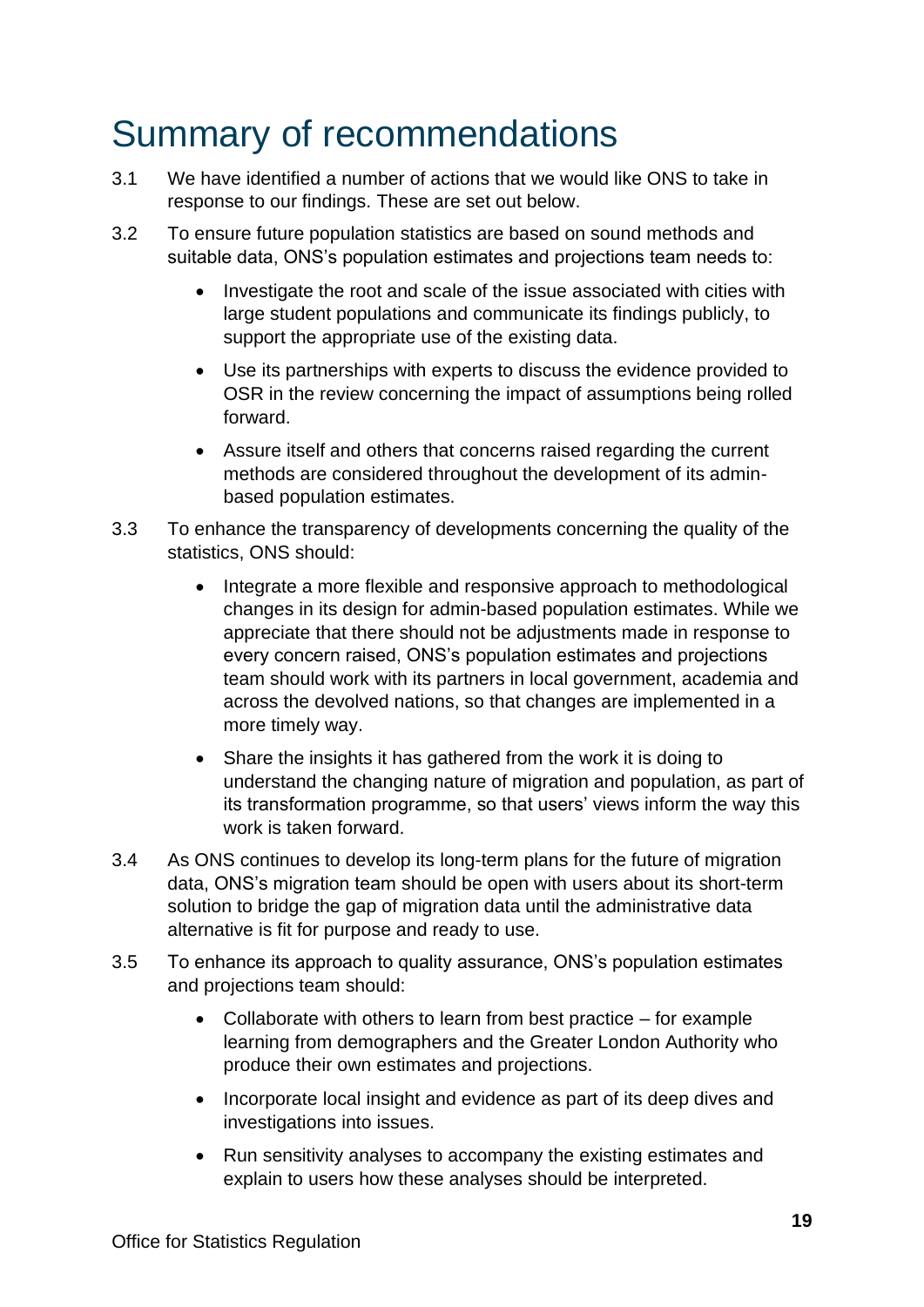- 3.6 To support users' understanding of the uncertainty associated with these statistics, ONS's population estimates and projections team should:
	- Research and implement additional ways to communicate the uncertainty around the population estimates and projections, beyond the use of confidence intervals and variant projections.
	- Provide more specific quidance on interpreting the levels of uncertainty associated with the statistics, to help users understand the appropriate use of the statistics for short-term planning compared with longer-term planning.
- 3.7 To maximise the use of the variant projections, ONS's population estimates and projections team should expand on the support it gives users to illustrate where the use of these alternative projections may be beneficial and develop case studies of where they have been used in practice.
- 3.8 To ensure the statistics remain relevant to users, ONS's population estimates and projections team should:
	- Take a more open and constructive approach to responding to user feedback by improving its complaints procedure and viewing challenge as an opportunity to improve the statistics and outputs. A fully open approach will help ONS demonstrate its commitment to user engagement and ensure a range of perspectives are fed into the development of the statistics.
	- Reflect and learn from its experience of challenging user engagement and identify potential solutions and best practice from the User Engagement Strategy for Statistics.
- 3.9 To increase the public value of these statistics and support their use, ONS's population estimates and projections team should:
	- Carry out user engagement to understand who is using the data and for what purposes. Through this, it should promote the appropriate use of the data.
	- Collaborate with experts to frame the statistics for different audiences and scenarios, presenting appropriate use cases of the data.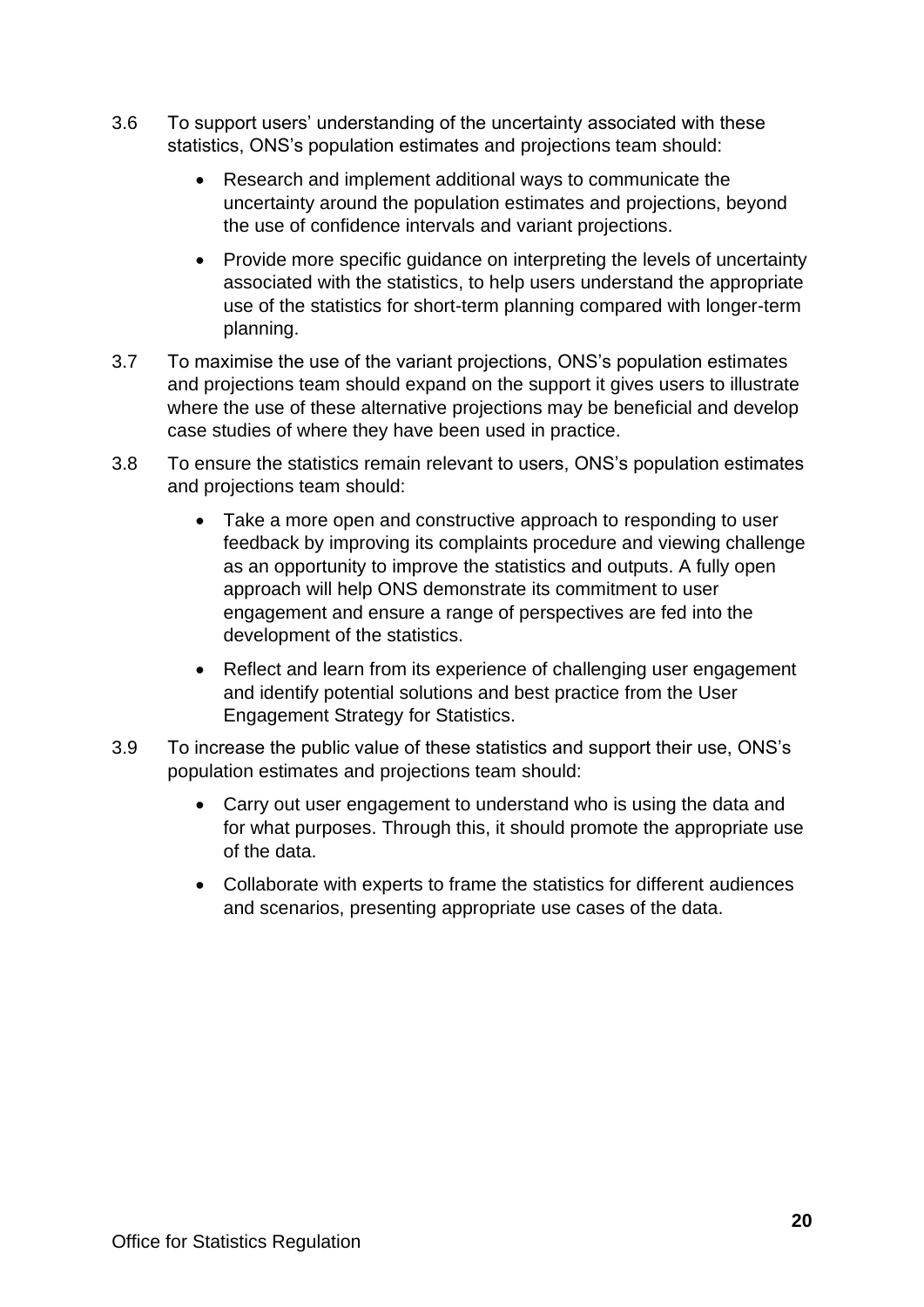# Next steps

- 4.1 We expect ONS to reflect on our findings when developing its new adminbased approach to population estimates and projections. ONS should report back to us in July 2021 with its plans for addressing our recommendations. Further check points to discuss progress against plans will be arranged in the second half of the year.
- 4.2 To support the delivery of the recommendations, ONS's population estimates and projections team should focus on determining whether the issues raised here have an impact on other official statistics. We would encourage ONS to engage with the devolved administrations, through its existing working level partnerships, to assess how the issues concerning students and emigration may impact their estimates and projections.